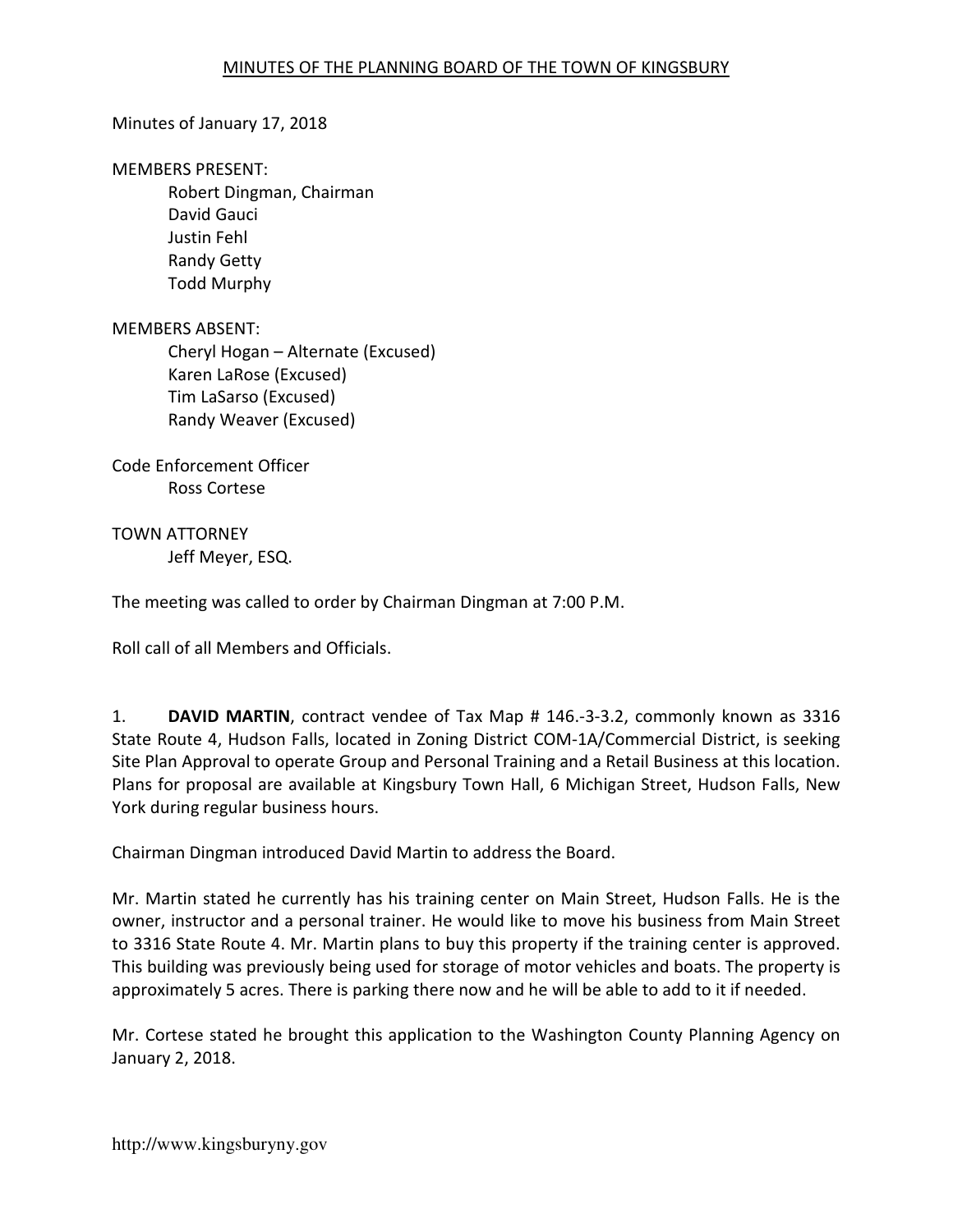Planning Board Meeting January 17, 2017 Page 2 of 5

The County did not have enough members to review this application. As soon as they have they enough members this project will be reviewed and emailed to Mr. Cortese.

Mr. Cortese stated if the County feels it is a matter of local concerns on this project Mr. Martin will have to come back to The February 21, 2018 meeting for approval.

Mr. Martin stated there are water and a septic at this location. There will not be a need for showers.

Chairman Dingman opened the Public Hearing.

Discussion ensued among the Board with questions address by the Applicant.

ON A MOTION BY RANDY GETTY, and seconded by Mr. Fehl the Kingsbury Planning Board declares lead agency status and having reviewed the short form SEQRA submission and having taken a hard look at the potential environmental impacts finds that there are no potential negative environmental impacts anticipated from this project and the Board issued a negative declaration on the project.

The Public Hearing will remain open.

1. AVIATOR WAY SOLAR, LLC, contract vendee of Tax Map # 127.-1-27 and 127.-1-26.3 commonly known as 40 Aviator Way, Queensbury, NY, located in Zoning District, Residential Agricultural RA-1A District is seeking Site Plan approval to develop a 2 MW Solar Energy Facility at this location. Plans for proposal are available at Kingsbury Town Hall, 6 Michigan Street, Hudson Falls, New York during regular business hours.

Chairman Dingman opened the Public Hearing.

Chairman Dingman introduced Bryan Stumpf, Cypress Creek Renewables, Zoning & Outreach Manager, Chuck Utschig, Langan Civil Engineering and Thomas Puchner, Phillips Lytle Attorneys at Law to address the Board.

Mr. Stumpf gave a brief progress report.

Mr. Utschig stated each lot on Aviator Way has a legal standing right of way to get to their properties. They will be changing the grade on the access road from the original plans. The new plans show the grade being lower. They original planned trying to keep grade at what it is now.

http://www.kingsburyny.gov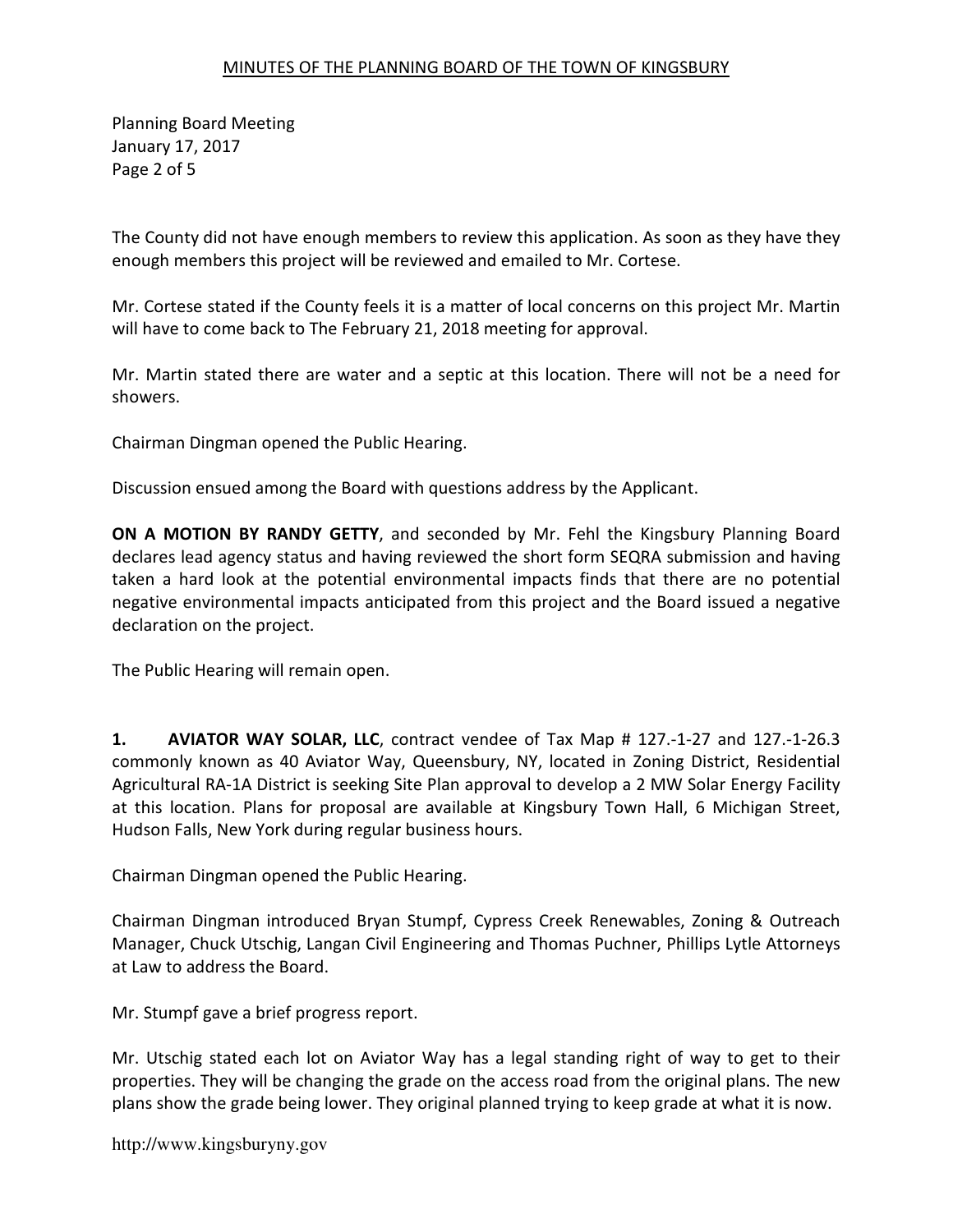Planning Board Meeting January 17, 2017 Page 3 of 5

Mr. Utschig stated on December 21, 2017 there was a meeting with Mr. Don Gimbel, 41 Aviator Way. Mr. Gimbel didn't like the wall because of a possible flooding.

In response Mr. Utschig stated this is the reason for keeping grade where it is now. The access road will be flat to the Aviator Way. Mr. Utschig stated after confirmation of the survey they adjusted the location of the access road. These changes have been discussed with the neighbors.

Mr. Stumpf stated on January 9, 2018 there was a meeting with Chairman Dingman, Attorney Jeff Meyer and Zoning Administrator Ross Cortese. The meeting was to discuss what work needed to be done in order for Cypress Creek to have an approval on this project.

There was a discussion of having Tom Jarrett, Jarrett Engineering to review this project. Mr. Utschig will be discussing any issues or concerns Mr. Jarrett may have.

ON A MOTION BY RANDY GETTY and seconded by Dave Gauci the Kingsbury Planning Board hereby approves Tom Jarrett, Jarrett Engineers, PLLC to review the Site Plan Application of Aviator Way Solar, LLC. The cost of this review will be the responsibility of Cypress Creek.

Cypress Creek will mail a check for \$1500 to the Town of Kingsbury for Mr. Jarrett's services.

Mr. Stumpf stated the Storm Water Report has been submitted to New York State Department of Conservation. Cypress Creek is waiting for their response. Mr. Stumpf questioned if there would be a problem with removing two (2) abandon vehicles that are on the property during the first stage of this project.

The Board did not see any problems with doing this.

Mr. Utschig stated they submitted this project to the Federal Aviation Administration (FAA) and A Solar Glare Hazard Analysis Tools (SGHAT) for aeronautical study. The FAA has guide lines about the glare analysis. The study revealed the structure does not exceed obstruction standards and would not be a hazard to air navigation and based on the study marking and lighting are not necessary for aviation safety. Mr. Utschig stated they have done testing at several surrounding properties. They meet all criteria for the glare. They will be submitting this information as part of their application.

Attorney Meyer had a question the status of the DEC request for this project.

Mr. Stumpf replied they are still waiting to hear back from DEC.

http://www.kingsburyny.gov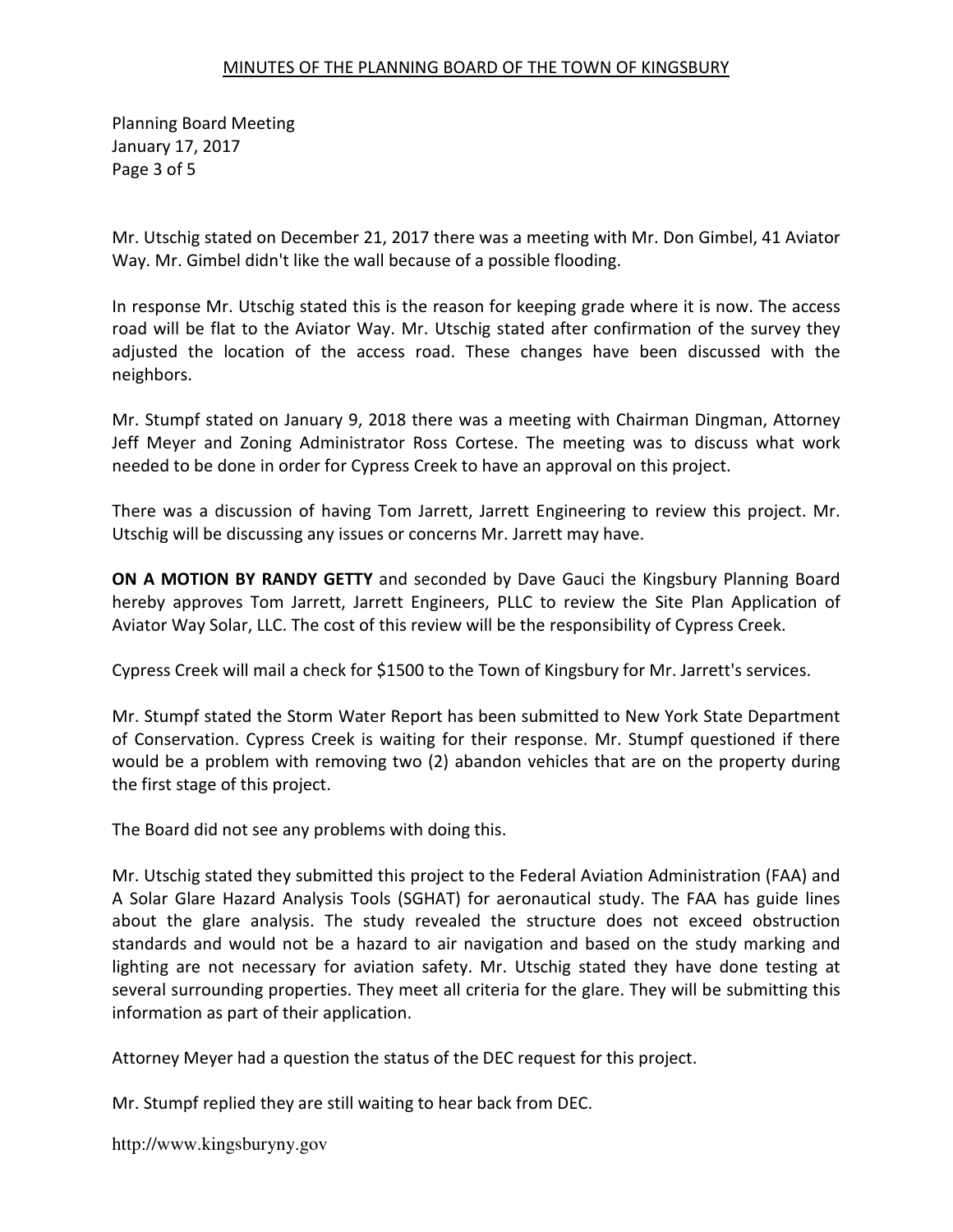Planning Board Meeting January 17, 2017 Page 4 of 5

Chairman Dingman stated the biggest issues at this time are the Decommissioning Cost. Attorney Meyer has concerns with this and will be contact with Thomas Puchner, Attorney for Cypress Creek Renewables and will be waiting for Mr. Jarrett's response after reviewing the application.

Bill Haessly, McDowell Street had concerns with the road.

Mr. Haessly questioned if the owner could turn the road over to the Town.

Attorney Meyer stated currently it is a private road and unless the owner brings it up to Town specs, it will stay a private road. If the Town demanded the private road be brought up to spec then the Town would have to pay for it to be done to access to it.

Chairman Dingman gave Mr. Haessly a brief over view of discussions concerning the private road.

Jerry & Jolene Caruso, 90 Casey Road stated he is a pilot and has concerns with the glare from the solar panels.

Mr. Stumpf again had questions for the Board in another attempt to seek conditional approval. He stated that he is aware of the DEC wetlands crossing and the removal of junk cars. He felt that there could be conditional approval if the decommissioning cost and the FEAF Parts II and III were approved. Mr. Stumpf stated that he wanted to present these items to the Board in order to go forward at this meeting. Chairman Dingman indicated that this would not be done tonight and that the FEAF would get a harder look and that Attorney Meyer would continue his talks with Thomas Puchner, Attorney for Cypress Creek Renewables a

Chairman Dingman indicated they could be. He would like to review the FEAF more and Attorney Meyer will work with the decommissioning cost.

Mr. Utschig questioned if the Board felt comfortable with moving forward with the SEQRA process and making a determination whether it be a negative declaration or not.

Chairman Dingman respond that will happen, but he would like to wait do this after Mr. Jarrett has looked at this. He is hoping by next month's meeting the Board should be ready to do this.